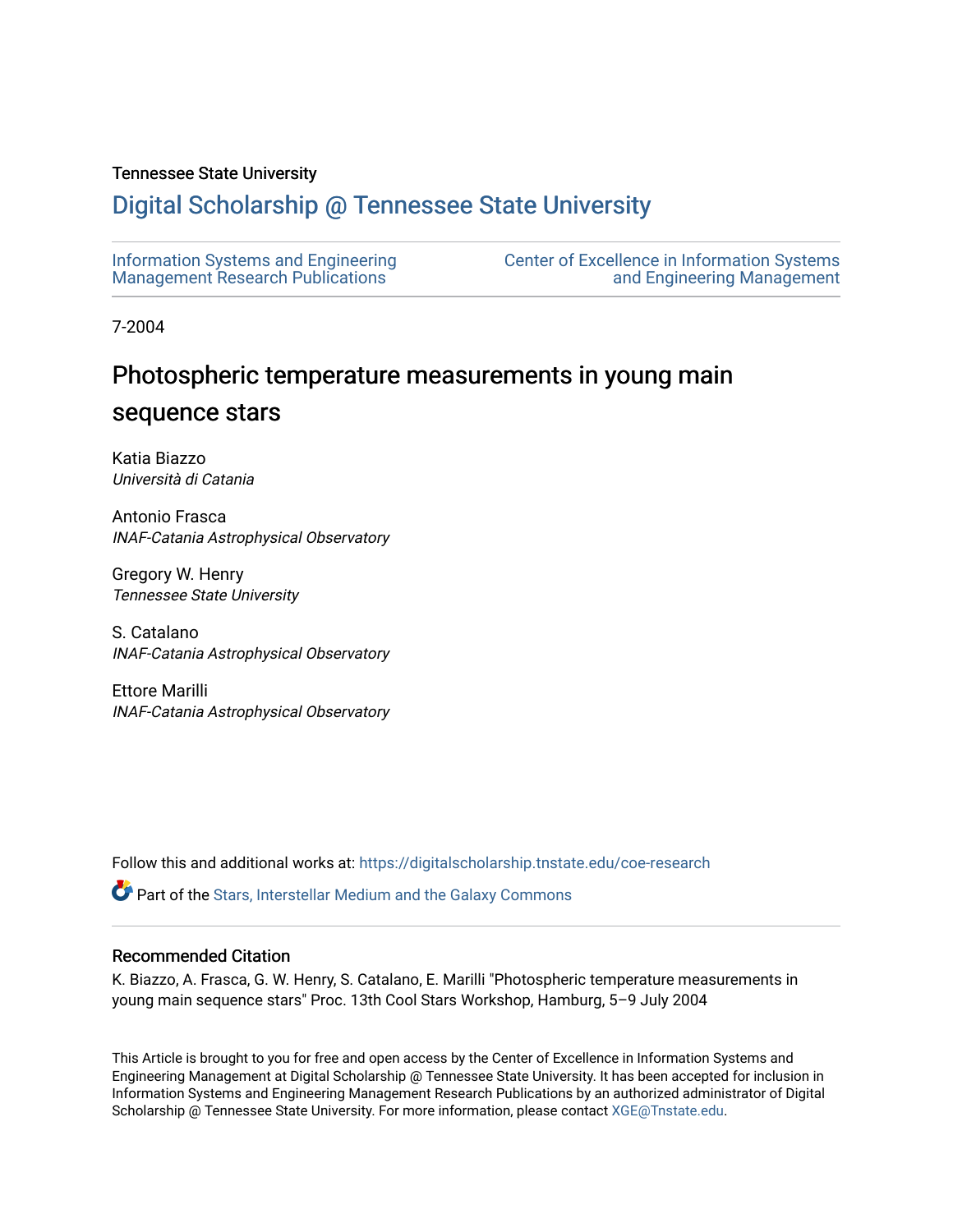# PHOTOSPHERIC TEMPERATURE MEASUREMENTS IN YOUNG MAIN SEQUENCE STARS

K. Biazzo<sup>1</sup>, A. Frasca<sup>2</sup>, G. W. Henry<sup>3</sup>, S. Catalano<sup>2</sup> and E. Marilli<sup>2</sup>

<sup>1</sup>Università di Catania – Dipartimento di Fisica e Astronomia, via S. Sofia 78, I–Catania, Italy

 $2$ INAF – Osservatorio Astrofisico di Catania, via S. Sofia 78, I–Catania, Italy

<sup>3</sup>Tennessee State University – Center of Excellence in Information Systems, 330 10th Ave. North, Nashville, TN 37203-340 1

#### **ABSTRACT**

As part of our program to study stellar photospheric and chromospheric activity, we have examined several young solar type stars with activity levels intermediate between the Sun and the very active RS CVn binaries. We have analysed contemporaneous spectroscopic data obtained at Catania Observatory (Serra La Nave station, Mt. Etna) and photometric data acquired in the Strömgren bands with an automatic photometric telescope (APT) at Fairborn Observatory (Arizona, USA). Surface inhomogeneities have been detected from the rotational modulation of stellar brightness as well as from the modulation of several photospheric line-depth ratios (LDRs). The presence of chromospheric plage-like regions has been inferred from the rotational modulation of the  $H\alpha$  line equivalent width  $(EW_{\text{H}\alpha})$  evaluated with the spectral synthesis method. The most relevant results are the strong correlation between the brightness and temperature curves derived respectively from photometry and the LDRs as well as the striking anti-correlation between brightness and  $H\alpha$  emission. This suggests a close spatial association of spots and plages, as frequently observed for the largest sunspot groups (e.g. [Catalano et al. 1998\)](#page-4-0) and for some very active RS CVn systems [\(Catalano et al. 2002a\)](#page-4-1). Moreover, a simple spot/plage model applied to the observed flux curves allows a rough reconstruction of photospheric and chromospheric features of young main sequence stars.

Key words: Stars: activity - stars: starspots - stars: individual:  $\epsilon$  Eri, HD 166,  $\chi$ 1 Ori,  $\kappa$ 1 Cet

# 1. INTRODUCTION

The simultaneous study of photospheric and chromospheric active regions on the Sun allows us to trace the emersion of magnetic flux tubes. Recently, a tight spacial association between spots and plages has been observed in the young solar type star HD 206860 by means of Strömgren photometry and CaII H&K and  $H\alpha$  chromospheric emissions [\(Frasca et al. 2000\)](#page-4-2). The spot/plage association has been also monitored in some very active RS CVn binaries [\(Catalano et al. 2000\)](#page-4-3).

In this work we show that the spatial spot/plage association is also observed in other G-K main sequence stars younger than the Sun. We detected evidence of photospheric inhomogeneities from light curves and temperature measurements obtained by means of the line-depth ratios (LDRs) method [\(Catalano et al. 2002a\)](#page-4-1). The chromospheric inhomogeneities have been detected from the variation of the  $H\alpha$  line equivalent width.

The cases of  $\epsilon$  Eri (HD 22049, K2V,  $B - V = 0.88$ ), HD 166 (K0V,  $B - V = 0.75$ ),  $\chi$ 1 Ori (HD 39587, G0V,  $B - V = 0.59$ ) and  $\kappa$ 1 Cet (HD 20630, G5V,  $B - V = 0.68$ ) are considered.

#### 2. Observations and reduction

# 2.1. PHOTOMETRY

The photometric observations have been carried out in the standard Strömgren ubvy system with the T4 0.75 m Automatic Photoelectric Telescope at Fairborn Observatory in southern Arizona (USA), equipped with an EMI 9124QB photomultiplier detector. A complete discussion of photometry with this telescope can be found in [Henry \(1999\).](#page-5-0) We analyzed data acquired from November 2000 to January 2001, taken contemporaneously with the spectroscopic observations.

# 2.2. Spectroscopy

Spectroscopic observations have been obtained during the same time interval as the photometry with the REOSC ´echelle spectrograph fed by the 91-cm telescope at Catania Astrophysical Observatory - M. G. Fracastoro station (Serra La Nave, Mt. Etna). The spectral resolving power of about 14 000 has been obtained in the cross-dispersed configuration with the  $79$ -lines/mm échelle grating as a main dispersing element. The spectra were recorded on a CCD camera equipped with a thinned back-illuminated SITe CCD of  $1024 \times 1024$  pixels (size  $24 \times 24$   $\mu$ m). The detector allows us to record five orders in each frame, spanning approximately  $5850$  to  $6700$  Å. In this spectral region there are the  $H\alpha$  line and several line pairs, whose depth ratios are suitable for effective temperature determination [\(Catalano et al. 2002a\)](#page-4-1). The average signal-to-noise ratio  $(S/N)$  at continuum in the spectral region of interest was 200-500 for the very bright standard stars and 100-200 for the target stars.

Proc. 13th Cool Stars Workshop, Hamburg, 5–9 July 2004, F. Favata et al. eds.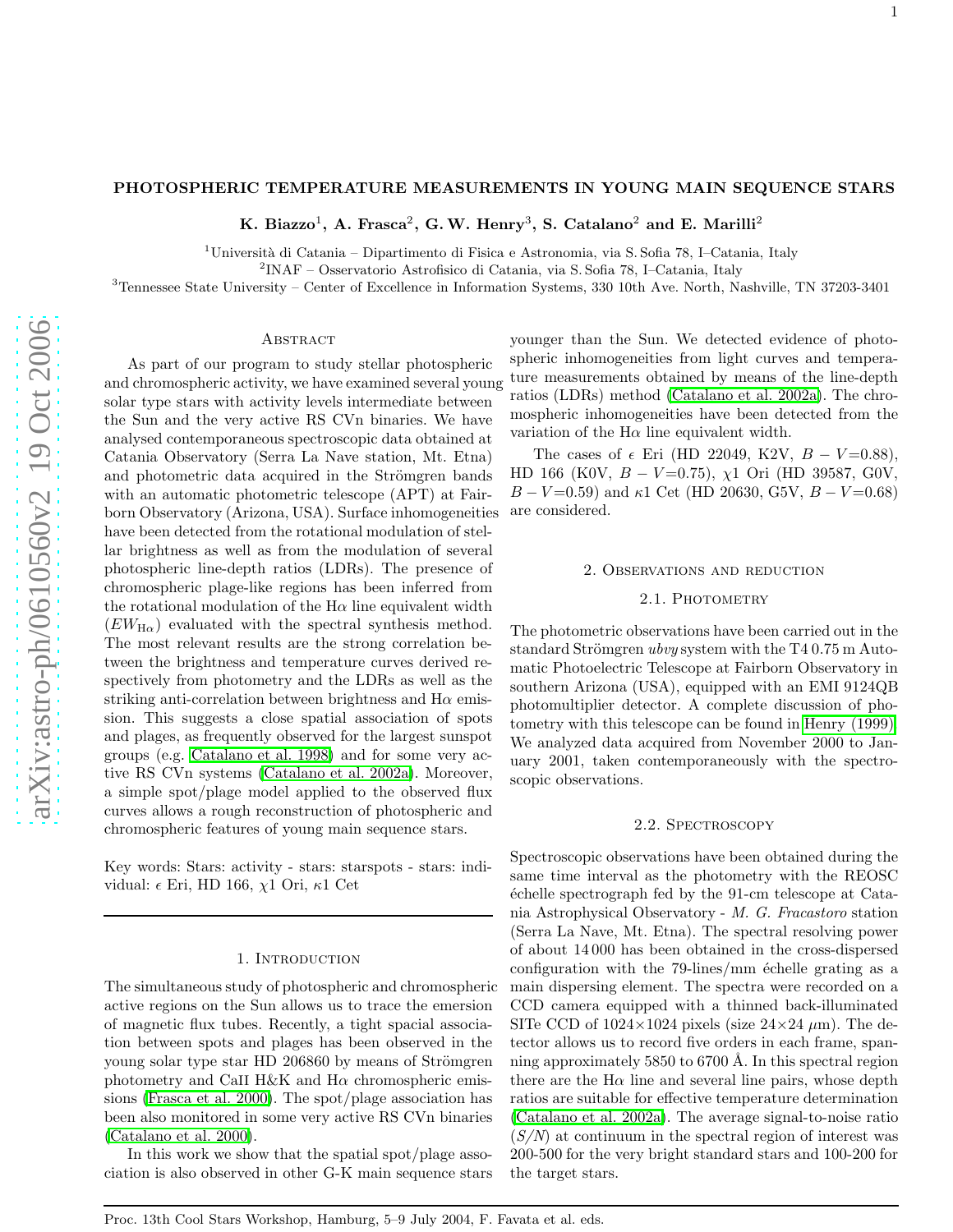The spectra extraction was performed by using the ECHELLE task of  $IRAF<sup>1</sup>$  following the usual steps: background subtraction, division by a flat field spectrum (given by a halogen lamp), wavelength calibration using the emission lines of a thorium-argon lamp, aperture extraction and continuum fitting with a low order polynomial. Detailed information about the data reduction can be found in [Catalano et al. \(2002a\).](#page-4-1)

# 3. Data analysis and results

Temperature determinations of our target stars have been made measuring the depth ratio of several line pairs, selected in the spectral interval 6190-6280 Å. Calibrations of individual LDR into temperature scale have been made through the observation of non variable stars of different spectral type. More information about this technique is given in [Catalano et al. \(2002a\).](#page-4-1)

Excess emission in the  $H\alpha$  line that contributes to filling in the line cores of the target stars have been extracted by using the "spectral synthesis" method (e.g. [Frasca & Catalano 1994\)](#page-4-4). For each active star, we have used the spectrum of an appropriate inactive star of the same spectral type that was rotationally broadened and subtracted from each individual spectrum of the target star. The net  $H\alpha$  equivalent width has been measured in such difference spectra by integrating the net emission profile.

# 3.1. ROTATIONAL MODULATION

Rotational modulation of photospheric line fluxes in solartype main sequence stars is not always evident. In our small sample, however, we have a different situation, and we describe our results on individual stars below.

#### 3.1.1.  $\epsilon$  Eri and HD 166

 $\epsilon$  Eri and HD 166 are two examples where the variations induced by the presence of spots and plages at photospheric and chromospheric levels, as shown by the effective temperature and the  $H\alpha$  line flux, are evident.

 $\epsilon$  Eri is a bright (V=3.73, K2V), nearby (3.3 pc) single late-type main sequence star that shows variability attributed to magnetic activity. We have acquired spectra of this star from November 2000 to January 2001. Phases are computed from the initial epoch of 24 51856.0 corresponding to the first observing date (November 7, 2000) and a rotational period of  $P_{\text{rot}} = 11^{d}68$  [\(Donahue et al. 1996\)](#page-4-5). The rotational period is somewhat variable because spots [\(Frey et al. 1991\)](#page-4-6). We have used the average photometric



Figure 1. Temperature variation curve (upper panel) obtained by using the line-depth ratios and Hα emission curve (lower panel).

period for the epoch of our observations. We find a fairly well-defined anti-correlation between the photospheric temperature curve  $( $T_{\text{eff}} >$ ), deduced by averaging nine$ LDRs, and the net  $H\alpha$  equivalent width curve, derived with the spectral synthesis method using 54 Psc (HD 3651, K0V,  $B-V=0.849$  as template. The full amplitude of the  $T_{\text{eff}} >$  variation is only 50 K, i.e. about 1\%, while the equivalent width excursion is about 33%.

HD 166 ( $V = 6$ <sup>m</sup> 13, K0V) is a young solar-type star belonging to the Local Association with an age between 20 and 150 Myr. The data plotted in Fig. [2](#page-3-0) refer to spectra acquired from October 2000 to November 2000. The  $\langle T_{\text{eff}} \rangle$  and  $EW_{\text{H}\alpha}$  variations are reported as a function of the rotational phase, computed from the following ephemeris: HJD $_{\Phi=0}$  = 24 49540.0 + 6<sup>d</sup>23  $\times E$ , taken from [Gaidos et al. \(2000\).](#page-4-7) The template used for the spectral synthesis method is  $\tau$  Cet (HD 10700, G8V,  $B-V=0.727$ ). Also in this case, the anti-correlation between photosphere and chromosphere is rather good. The full amplitude of  $T_{\text{eff}} >$  variation is 48 K, i.e. about 1\%, while the  $EW_{\text{H}\alpha}$ excursion is about 34%.

# 3.1.2.  $\chi$ 1 Ori

appear at different latitudes and rotation is latitude-dependent Fig. [3.](#page-3-1) The data have been folded in phase with the  $\chi$ 1 Ori (V=4.<sup>m</sup>41, G0V) is indeed a single-lined spectroscopic binary with a long period of  $P_{\text{orb}} = 5156\cdot$ <sup>d</sup>. (Han & Gatewood). It is a relatively rapid rotator because it is a young star belonging to the Ursa Major Cluster with an age of 300 Myr. The simultaneous temperature, light and  $H\alpha$  emission curves of this magnetically active star are reported ephemeris  $HJD_{\Phi=0} = 2451856.0 + 5.24 \times E$ , where the rotational period is taken from [Messina et al. \(2001\).](#page-5-2) The averaged effective temperature and the net  $H\alpha$  equivalent width do not give clear evidence of rotational modulation, while the  $\Delta y$  photometry displays a very low amplitude

<sup>&</sup>lt;sup>1</sup> IRAF is distributed by the National Optical Astronomy Observatory, which is operated by the Association of the Universities for Research in Astronomy, inc. (AURA) under cooperative agreement with the National Science Foundation.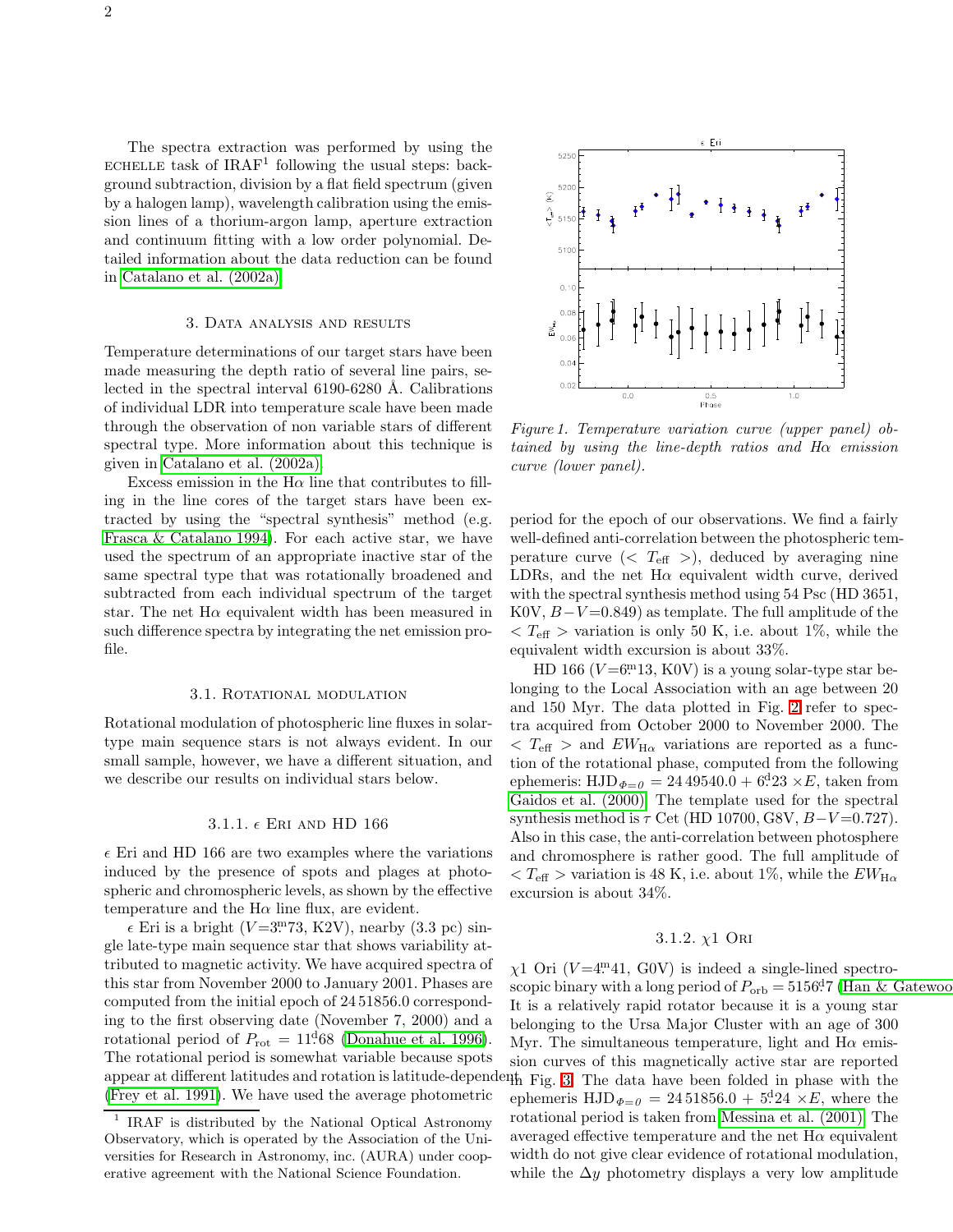

<span id="page-3-0"></span>Figure 2. Temperature variation curve (upper panel) obtained by using the line-depth ratios and  $H\alpha$  emission curve (lower panel).

(∼0.02 mag) modulation barely visible within the photometric noise. Since  $\chi$ 1 Ori is a rather active star, as denoted by its large  $H\alpha$  excess emission, we suppose that we have observed it at an epoch when the active regions were evenly distributed in longitude, which would give rise to the very low amplitude y light and no  $H\alpha$  modulation. The presence of significant  $H\alpha$  filling and a mean magnitude lower than the historical maximum supports this picture.

Applying the analytical approach proposed by [Catalano et al. \(2002b\),](#page-4-8) from the temperature variation amplitude we estimate a minimum spot coverage (with respect to the stellar surface) of about 0.0327 and 0.0275 for  $\epsilon$  Eri and HD 166, respectively, where these two values have been obtained in correspondence of a ratio between spot temperature and photospheric temperature of 0.825.

# 3.1.3. K1 CET AND THE SPOT/PLAGE MODEL

 $\kappa$ 1 Cet ( $V = 4.93$ , G5V) is a single member of the Hyades moving group with an estimated age of ≃750 Myr. For this star we obtained simultaneous light and temperature curves, allowing us to make a spot model for a rough reconstruction of the photospheric inhomogeneities. We have also developed a plage model to be applied to the  $H\alpha$  equivalent width curve. All curves show asymmetric shapes, so that all the solutions required at least two active longitudes.

The spot model that we used to reproduce the temperature and light curves is based on fixed geometric parameters of the cool spots (longitudes, latitudes) and solves for the spot relative area  $A_{rel}$ , taking as a free parameter the ratio between the spot temperature and the photospheric temperature  $(T_{\rm sp}/T_{\rm ph})$ . In this way, we have obtained two grids of solutions, one for the  $\Delta y$  curve and the other for



<span id="page-3-1"></span>Figure 3. Upper panel: Temperature variation curve obtained by using the LDR method. Middle panel: light curve given by Strömgren differential photometry with HD 37147  $(F0V, B - V=0.215)$  as comparison star. Bottom panel: Hα equivalent width modulation in which 10 Tau (HD 22484, F9IV-V,  $B-V=0.574$ ) has been used as template.

the  $\Delta \tilde{\langle T_{\text{eff}}^{\prime\prime}\rangle}$  curve (Fig. [4\)](#page-4-9), as we did in our previous work on RS CVn stars [\(Frasca et al. 2004\)](#page-4-10). Their intersection provides the best values of the spot temperature  $T_{\rm SD}$  and the projected area of the spots relative to the stellar surface  $A_{\text{rel}}$ . Moreover, for the evaluation of continuum flux, we have used the black body approximation and two atmospheric models developed by [Kurucz \(1993\)](#page-5-3) and [Hauschildt et al. \(1999\).](#page-5-4)

For the  $H\alpha$  curve we have considered a "bright spot" model with an emission flux ratio between plages and quiet chromosphere  $F_{\text{pl}}/F_{\text{ch}}=3$ , that is the typical value of the brightest solar plages. In Fig. [5](#page-4-11) the  $\langle T_{\text{eff}} \rangle$  variation, the  $\Delta y$  photometry and the H $\alpha$  line flux of  $\kappa$ 1 Cet are displayed as a function of the rotational phase (dots). The synthetic curves obtained by using the Kurucz model solutions are also shown. The ephemeris is  $HJD_{\Phi=0}$  $= 24\,51856.0 + 9<sup>d</sup>20 \times E$ , where the rotational period is taken from [Gaidos et al. \(2000\).](#page-4-7) Both the temperature and light curves have a regular trend with the rotational phase and appear anti-correlated with the chromospheric flux curve. This implies a good spatial correlation between the stellar spots and the chromospheric plages. As a matter of fact, the photospheric and chromospheric maps have no appreciable longitude difference between the photospheric (spots) and chromospheric (plages) active regions.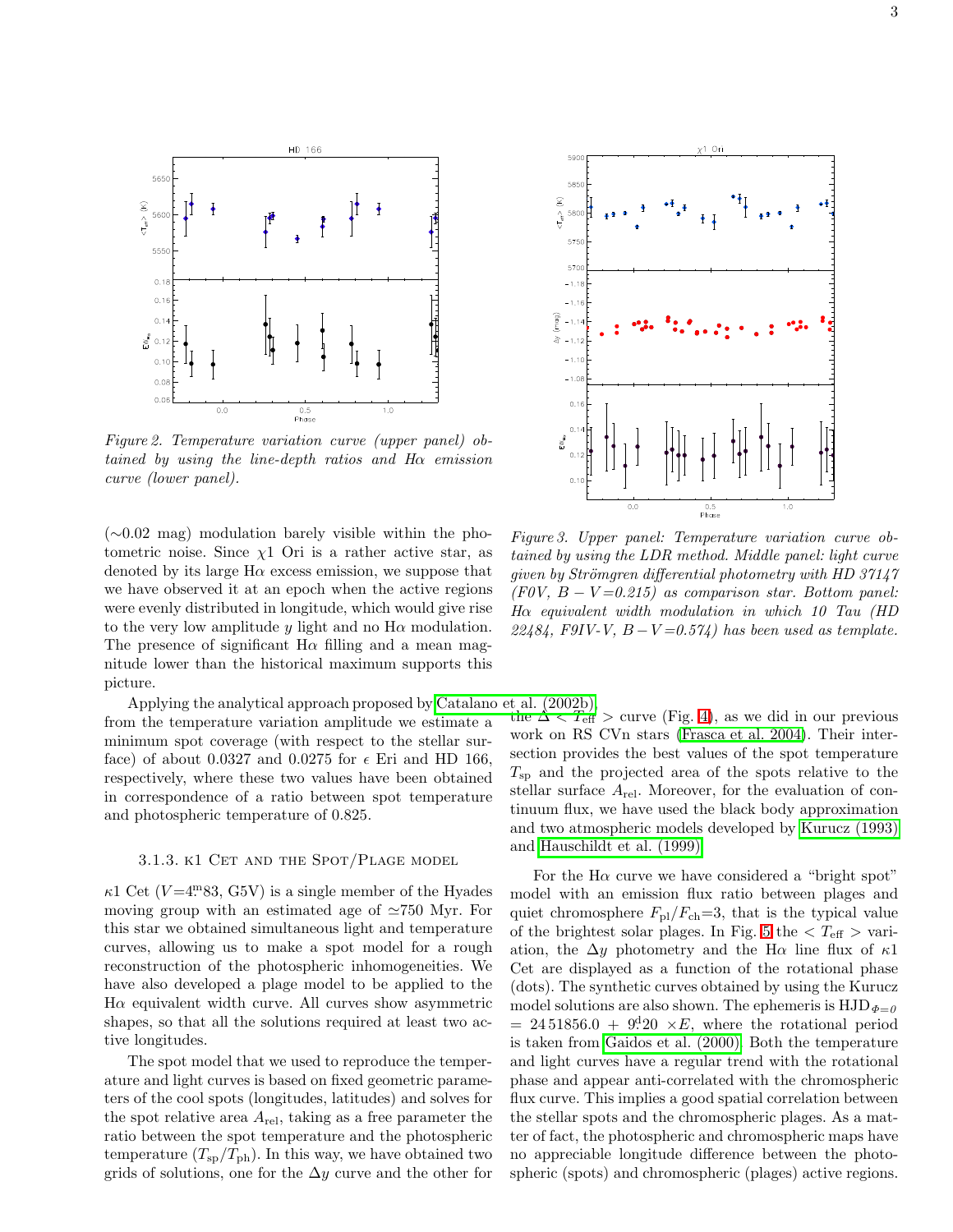

<span id="page-4-9"></span>Figure 4. Grids of solutions for temperature curve (diamonds) and light curve (circles) obtained adopting the black body approximation and the two atmospheric models. The relative spot temperature and spot area we have found are  $T_{\rm sp}/T_{\rm ph} = 0.855, 0.847, 0.863$  and  $A_{\rm rel} = \frac{A_{\rm spots}}{4\pi R^2}$  $= 0.0183, 0.0176, 0.0184$ . The loci of reliable solutions in the  $T_{\rm sb}/T_{\rm ph}$ -A<sub>rel</sub> plane are also marked in each panel.

This result is similar to that obtained by [Frasca et al. \(2000\)](#page-4-2) for the young solar type star HD 206860.

# 4. Discussion and conclusions

The contemporaneous spectroscopic and photometric observations of some solar-type stars here reported have given remarkable results in the study of the connection between stellar photospheric and chromospheric active regions. The analysis of the rotational modulation of effective temperature and  $H\alpha$  line equivalent width of our sample of active solar-like stars has really shown evidence of spacial correlation among the active regions, i.e. cool spots in photospheres and bright faculae in chromospheres in relatively low-activity stars.

Moreover, from the combined analysis of contemporaneous temperature and light curve variations, we have obtained unique solutions of the spot temperature and the spot coverage factor for the solar-type star  $\kappa$ 1 Cet by using a method already tested in some RS CVn stars [\(Frasca et al. 2004\)](#page-4-10). Also, for  $\epsilon$  Eri and HD 166, we have found a valuation of these two parameters. The spot temperatures we derived are closer to solar spot penumbrae rather than umbrae, probably due to the larger size of stellar penumbra, which has a greater weight in determining the spectral line depths. In addition, the relative spot coverage in these stars is much smaller than in the spotted



<span id="page-4-11"></span>Figure 5. Observed (dots) and synthetic (continuous lines) temperature, light and Hα emission curves displayed as a function of the rotational phase. The template used for the  $EW_{\text{H}\alpha}$  measurements is 51 Peg (HD 217014, G2.5IV,  $B-V=0.665$ ). Schematic representation at two different phases of the photosphere and chromosphere of  $\kappa$ 1 Cet, as reconstructed from the spot/plage model, are shown at the bottom of the figure.

RS CVn stars [\(Frasca et al. 2004\)](#page-4-10) and more similar to the largest solar spot groups.

#### **ACKNOWLEDGEMENTS**

We want to thank the SOC for the financial assistance. GWH acknowledges support from NASA grant NCC5-511 and NST grant HRD-9706268.

#### **REFERENCES**

- <span id="page-4-1"></span>Catalano S., Biazzo K., Frasca A., Marilli E. 2002, A&A, 394, 1009
- <span id="page-4-8"></span><span id="page-4-0"></span>Catalano S., Biazzo K., Frasca A. et al. 2002, AN, 323, 260
- Catalano S., Lanza A.F., Brekke P. et al. 1998, in ASP Conf. Ser.: The 10th Cambridge Workshop on Cool Stars, Stellar Systems and the Sun, eds. Donahue R.A. & Bookbinder J.A., vol. 154, p. 584
- <span id="page-4-3"></span>Catalano S., Rodon`o M., Cutispoto G. et al. 2000, in Kluwer Academic Publishers: Variable Stars as Essential Astrophysical Tools, ed. Ibanoglu C., vol. 544, p. 687
- <span id="page-4-5"></span>Donahue R.A., Saar S.H., Baliunas S.L. 1996, ApJ, 466, 384
- <span id="page-4-10"></span><span id="page-4-4"></span>Frasca A., Biazzo K., Catalano S. et al. 2004, A&A, in press
- Frasca A. & Catalano S. 1994, A&A, 284, 883
- <span id="page-4-6"></span><span id="page-4-2"></span>Frasca A., Freire Ferrero R., Marilli E., Catalano S. 2000, A&A, 364, 179
- Frey G.J., Grim B., Hall D.S. et al., AJ, 102, 1813
- <span id="page-4-7"></span>Gaidos E.J., Henry G.W., Henry S.M. 2000, AJ, 120, 1006